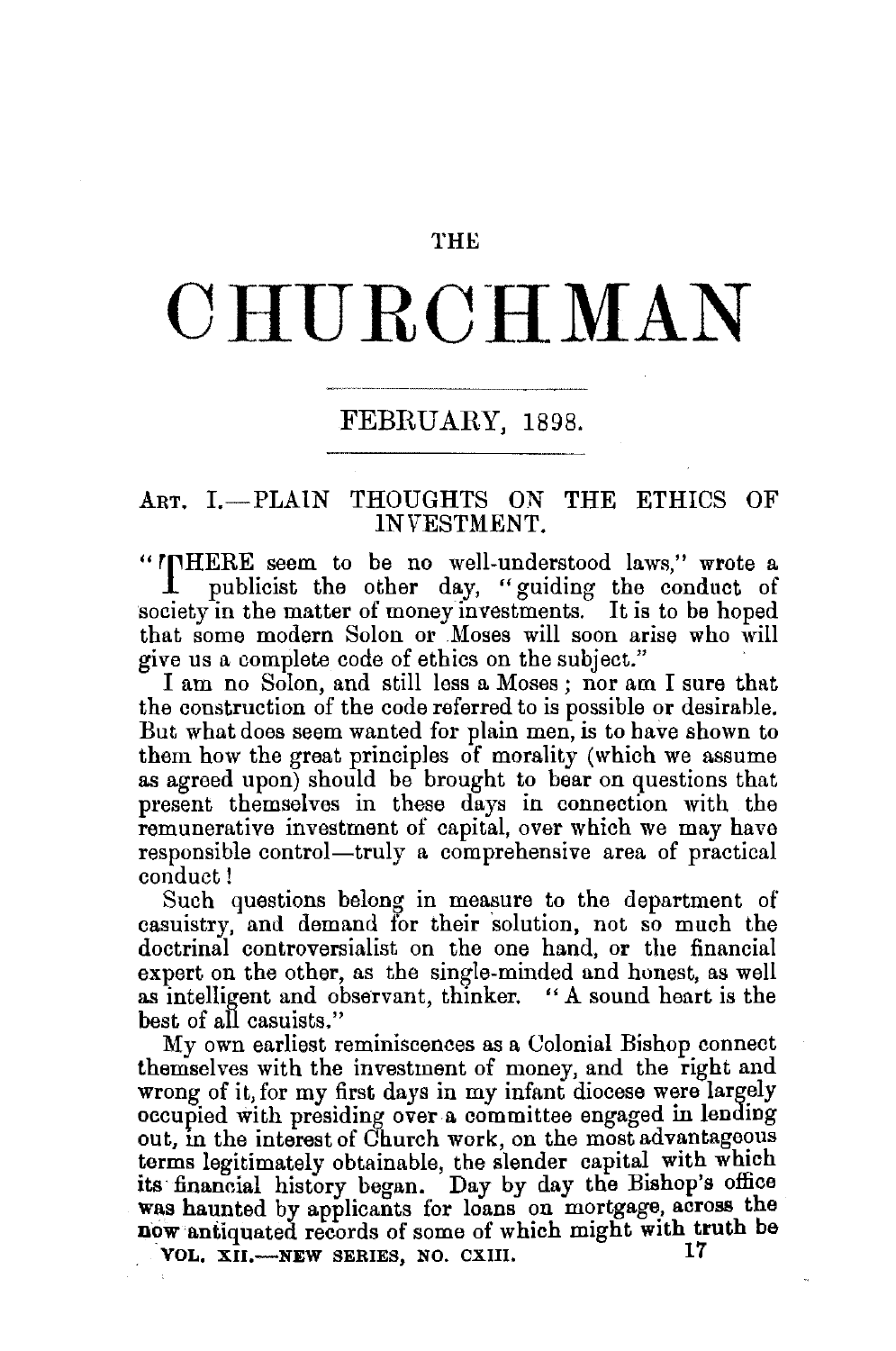inscribed, I fear, as on the tombstone of the Devil's John-a-Com be:

Ten in the hundred lies here ingraved ;

for interest ran high for a time in those days. So much business of this sort was transacted indeed, that, when the treatment of the exterior face of the diocesan office was under discussion, a wag suggested the exhibition of three golden balls as the most appropriate symbol of the work going on within.

The ethics of investment were soon pressed further on my attention by a letter from one of my clergy-an honest man, of modest talents and income-somewhat to this effect: "I have saved £25, which it would not ruin me to lose, and I am offered, by a knowing friend, shares at moderate price in a particularly promising 'claim ' in my parish. Should I do wrong in risking the sum mentioned in the way proposed ?" My reply, as far as I recollect, was as follows: "I am your Bishop and friend, but nowise qualified to act as your financial adviser, and can make no recommendation in regard to the particular shares offered you, on the true value of which I could give no opinion whatever. But what you wish to know is, I suppose, whether you would, in my opinion, do a wrong thing if you bought gold-mining shares? Now, you are a family man, and would certainly do wrong to needlessly risk what is essential to their maintenance, or to the keeping up of your superannuation payments or life insurance. But to lay it down that taking shares in a claim is evil in itself—having regard to the essential nature and conditions of miningwould be preposterous, and amount to a taboo of a chief and legitimate industry of our colony ; and things not evil in themselves are all lawful to any Christian man. But they are not always expedient; and you won't deepen your spiritual influence with your flock by acquiring the reputation of a speculator-whether successful or unsuccessful-in mining shares." Of course, the bearing of this observation, as Captain Bunsby might say, "lays in the application on it "; but that also would be true-would it not ?- of much excellent advice, including the august reply given to a question about paying tribute, "Render unto Cæsar the things that are Cæsar's, and to God the things that are God's."

Well, the reverend gentleman bought the shares ; and I may complete my story by adding that he never afterwards saw a sixpence either of interest or capital. But if another clergyman wrote me the same inquiry to-morrow, I should give the same reply.

Much depends on the temper and mental attitude in which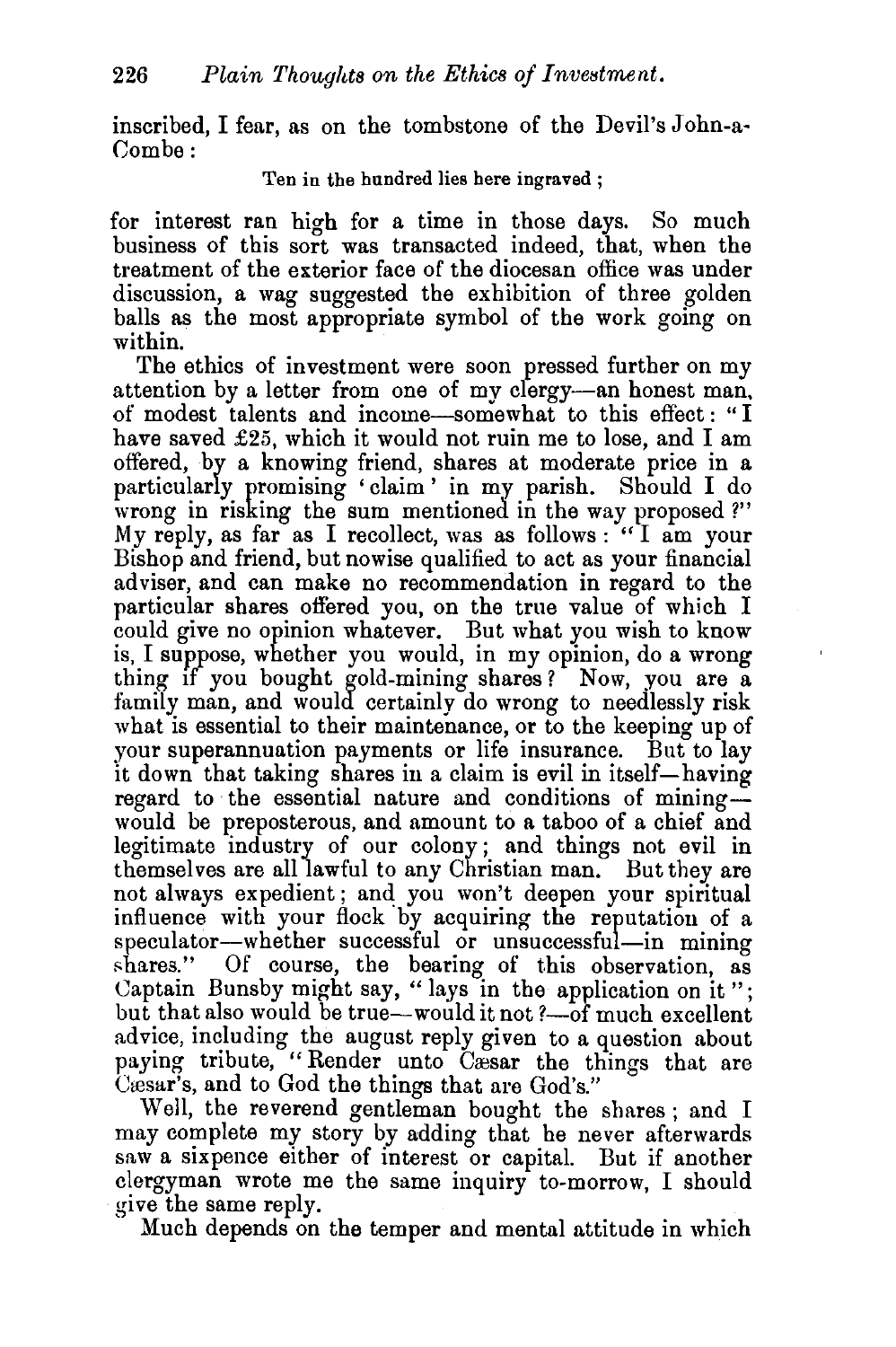we approach the questions before us. We should handle them tirst of all as Christians, but also as level-minded and practical men.

As Christian men, for where is any ethic to be compared to Christ's ? It is on Christian principles that the social problems of our day must find their true solution, if at all. We have not, then, to discuss and establish our moral standard itself. It would be useless to approach a question of the kind before us from any other than the Christian standpoint.

But also as level-minded and moderate men. Extremists are useful for a time. The alternate swing-swang of the pendulum to right and left is the normal preliminary to its repose on the true perpendicular ; and we walk, not by even progression, but by first putting one leg out too far and then the other. Sound and stable conclusions on most topics among men are commonly reached through recoil from successive extravagances in opposite directions.

On the ethics of business extreme things have indeed been said. Erasmus called merchants " the falsest and basest of mankind." " Liars, perjurers, and thieves," he wrote; "they occupy themselves in duping others." We hear language of this type from well-meaning people still about vintners, brewers, and distillers; while no accusation is strong enough for some reformers to fling at capitalists and investors. " The capitalist is a robber," says a writer read· widely by the masses in Europe ; " capital is the result of confiscation and spoliation." "It is human jelly," says one of his disciples, whatever that may mean; "all interest is larceny," and so on. Un these principles, a paper on Morality in Investments, might be as short as the traveller's famous chapter on the snakes of Iceland.

There is a fascination about "slashing" views : with a sweep of the arm they dispose of so many difficulties. They save all trouble of classifying, graduating, and considering exceptions, or qualifying circumstances.

As for the perils involved in the opposite extreme, however  $-i.e.,$  the theory of absolutely unlimited liberty of investment and interest charging-we have only to read English newspapers, and particularly the evidence taken before the Parliamentary Committee on money-lending, to become conscious that in that direction lie horrible possibilities of wickedness

and of suffering.<br>Of course, in relation to things intrinsically evil, moderation is wholly out of place; but to those who, like most plain people, cannot possibly rank all taking of interest under that category, moderate views about it will commend themselves as most likely to be wise. "Between the devil and the deep  $17-2$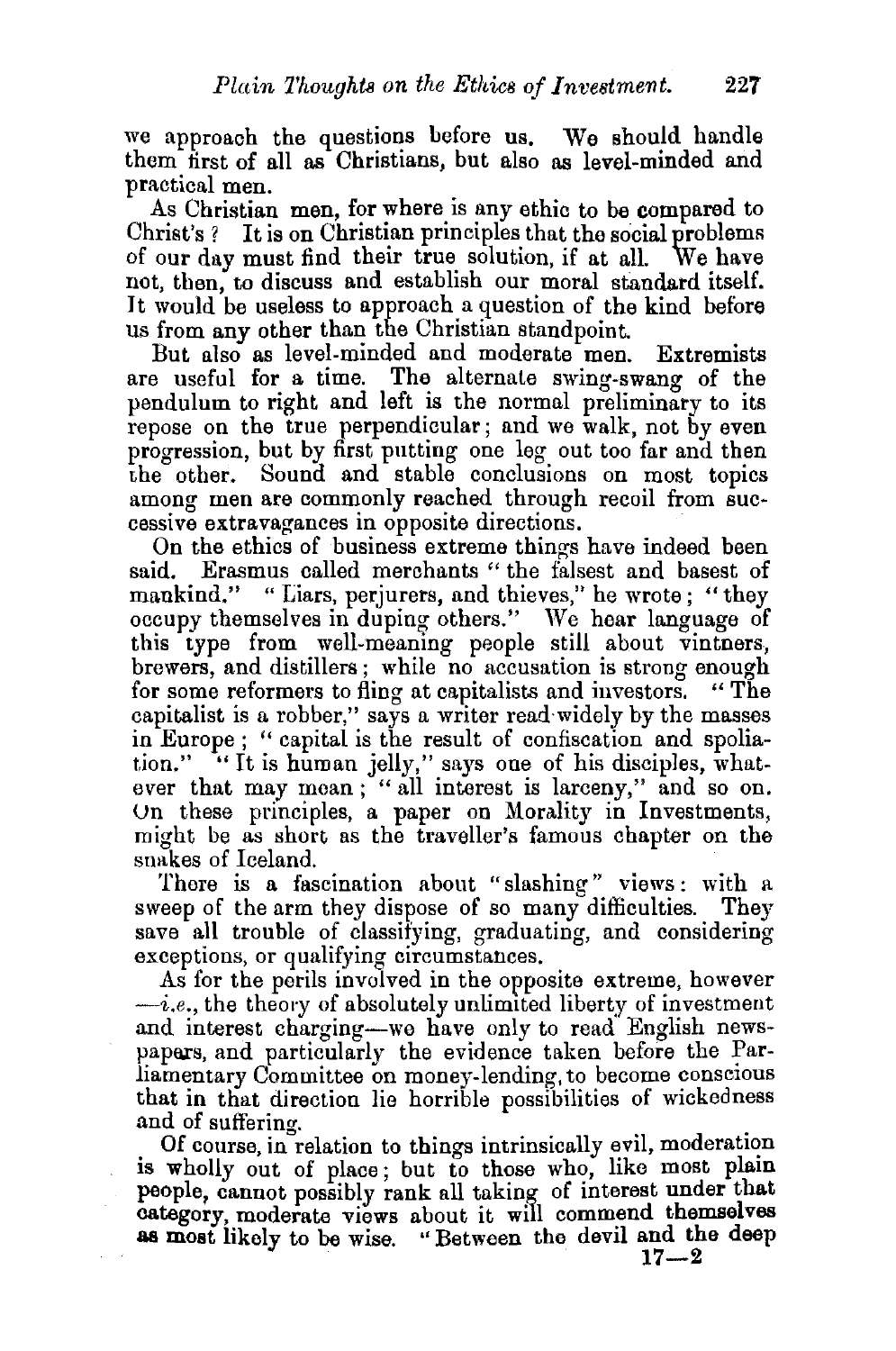sea" in questions of this kind there always runs some safe path for honest souls to walk in, resolved to "keep innocency. and take heed to the thing that is right."

Once more we must handle our topic as practical men. Our lot is cast not in cloudland or Utopia, but in the England, in the colonies, of to-day. The fall of man has to be taken into account: it bars our way constantly, often wrecking the fairest theories that were ever floated when once the stays have been knocked away, and they are launched from the safe dock of the faddist's study or lecture-hall into the rough waters of practical experiment. Fourier, for his "phalansteries," wanted angels, and could only get Frenchmen. Not revolution, but evolution, will best bring about the economical transformation of society ; and those will probably do most to advance it who leaven our existing social order with the Christian spirit, temper the laws of political economy in their operation with that of love, and, without prescribing counsels of perfection as the common rule for all, try to get the centre of gravitation of our social organism shifted more and more from private interest to public duty, claiming for the law of Christ the right-recognisable when reasonably presented by every unsophisticated conscience-to dominate all our social and economic life and practice.

Let me now review concisely, as I conceive of them, the chief general teachings of Christianity affecting, directly or indirectly, the questions before us. It will be agreed, I think, that Scripture appears to sanction the following ultimate and fundamental principles :

(I) God has given the earth and its natural products to all living men and women for their benefit, without favouritism or exclusion, any private rights in these being matter of human compact or law.

(2) Every " human" has  $prim\hat{d}$  facie-until he forfeits ita right to his life, and to his share of the earth's natural products, for none may murder another or steal his share of them. What that share amounts to is the most complicated of all questions, however; and my candidates for ordination found nothing harder in a late examination than the seemingly simple query, "How would you expound 'his' in the Tenth Commandment ?" But is not its ultimate definition, not the brutal, "that which he can by force retain," but "that which, under a righteous system, falls to him as a human being sent by a good God to live out his true life in a world abundantly furnished for its adequate support"? What that precisely is seems the root problem of economic morals.

We come down to details :

(3) The labourer has a right to his reward, and the tiller a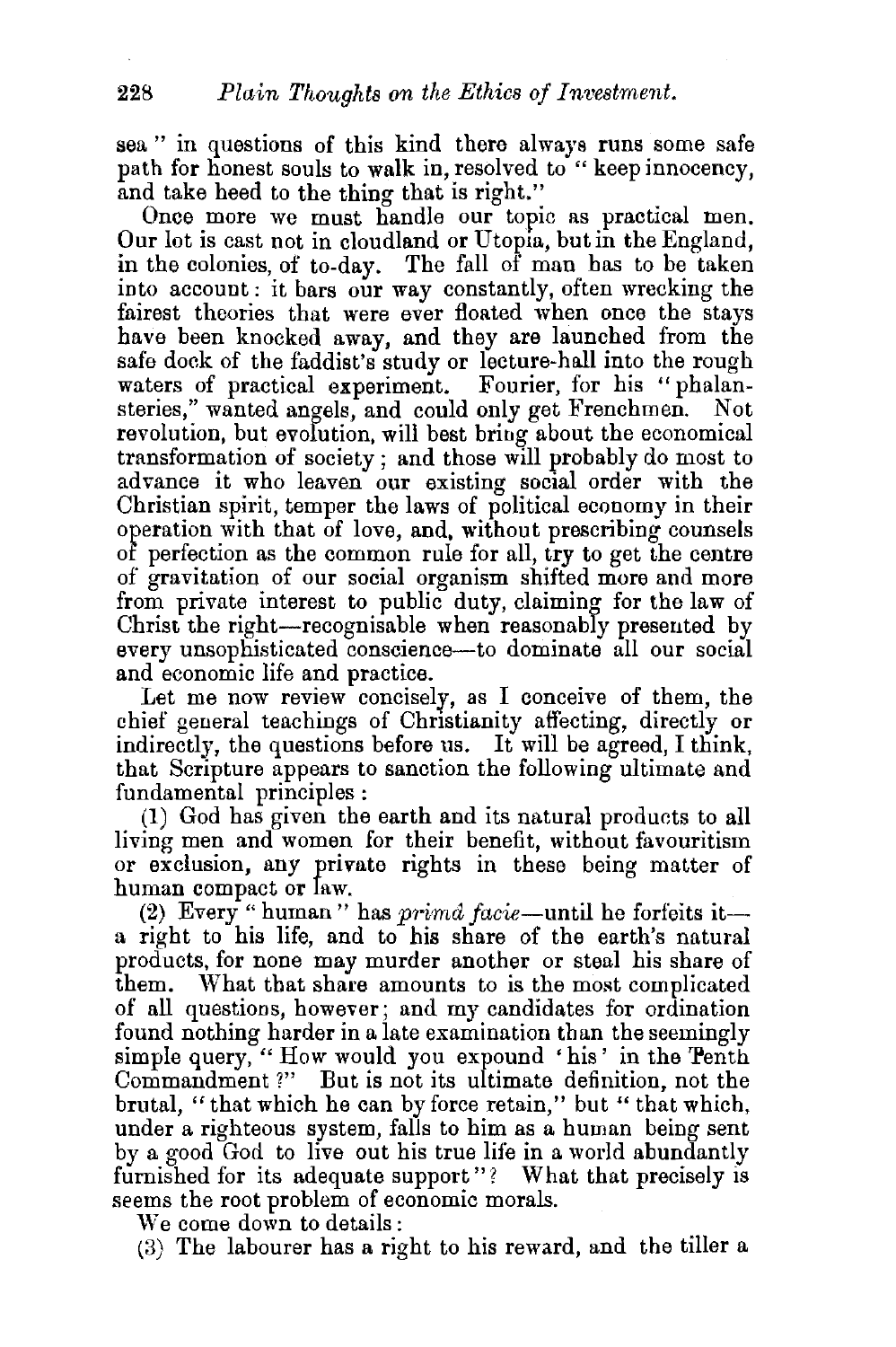first claim on the fruits of the soil. The adaptation of Nature's gifts to human purposes gives those whose labour achieves it  $-$ to the extent of their share in doing so-a title to the improved utility of those gifts, or its equivalent.

 $(4)$  Everyone is bound to work according to capacity and opportunity, on pain of liability to forfeit the " share" abovementioned: but the ruling, teaching, guiding, and protecting of others, as fully entitle men to the rewards of labour as manual toiL

(5) The food of all, not the "singular profit" of self, is the true aim of all true men ; the strong, therefore, may not inflict loss on the weak for their own advantage or gratification, a self-sacrifice, rather than self-satisfaction, being the highest ideal of life.

(6) We are in reasonable measure responsible for our neighbour's well-being and ill-doing, so far as we have it in our power to promote or prevent either.

(7) The brotherhood of man, based on the common Fatherhood of God, is the true conception of the mutual relation of human beings. .

The above is to be gathered from the general tenor of the Christian Scriptures, rather than from isolated "texts." Many Bible texts are unsuited to isolation; some that bear on questions like that before us either have a special or confined purpose, or seem intended as startling, piquant, and even paradoxical enunciations of some general principle, to be intelligently, not slavishly, applied, and obviously needing adaptation to specific cases.

We have taken time to lay the cloth: let me now uncover the first dish in the following proposition :

That, subject to the control of the principles mentioned above, the system of investment at interest of capital that belongs to us is morally legitimate, and seems part of a social order Divinely recognised and purposed.

That the contrary was held by Plato, Aristotle, the Catos, Cicero, and Seneca sounds alarming, but only concerns the *Ohristian* moralist as accounting in measure for the sentiment of early Christian writers on the subject. Sympathy with debtors and contempt of trade probably biassed the  $thinkers$  above-mentioned; but Cato calls interest murder, and Aristotle incest, the latter arguing that money, unlike corn or cattle, is in itself barren, and the birth of money from money unnatural and detestable. This extraordinary reasoning seems to have weighed much with the schoolmen. Nothing, they urged, is lost by lending an unproductive thing ; hence, there is no moral basis for the claim to interest. The fact is, in those days of insecurity to property, hoarding,

W.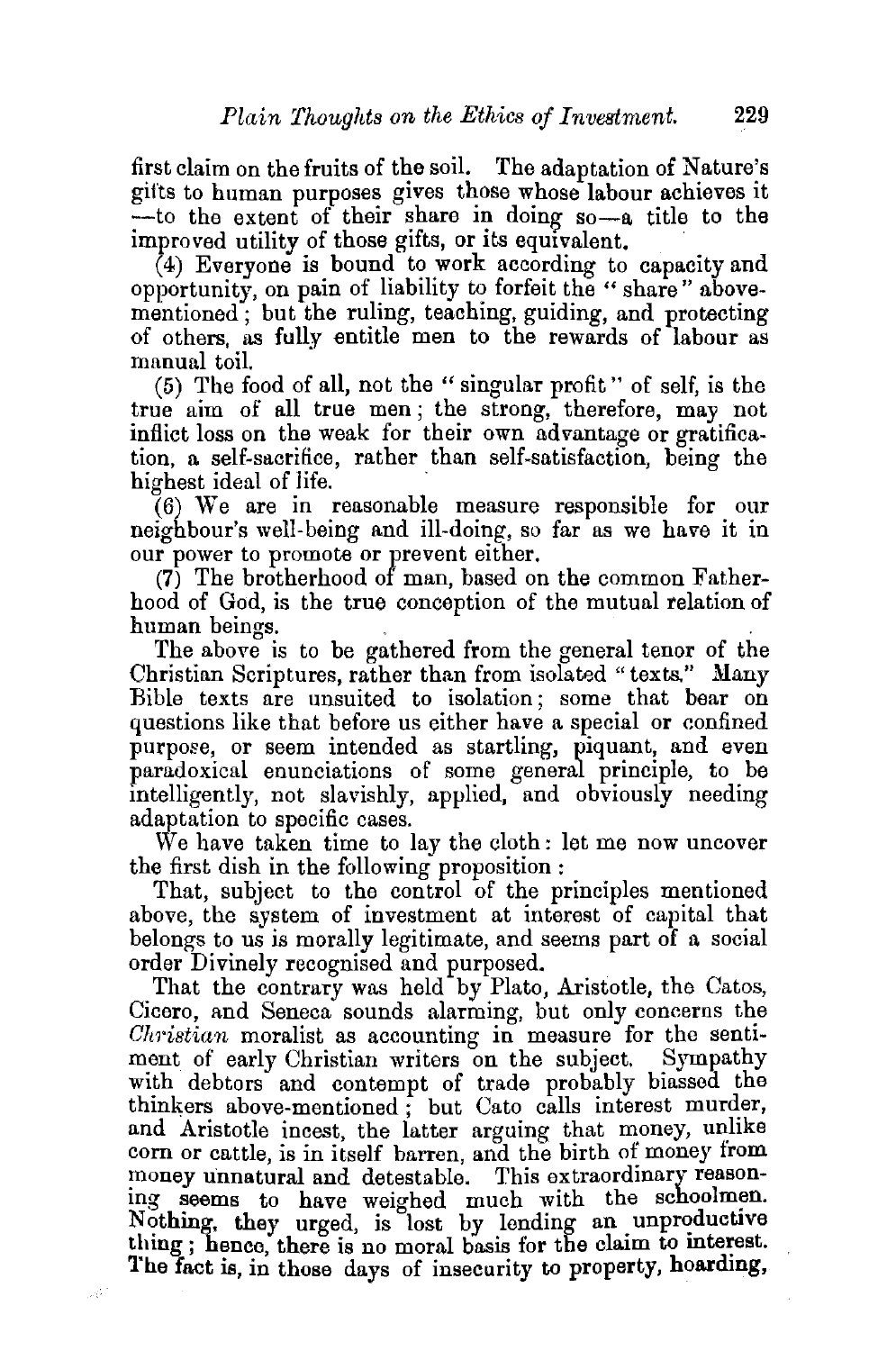not exploitation, was the common idea of amassing wealth ; yet one is amazed at the hold such fallacies had upon great<br>thinkers. Shakespeare calls interest "a breed of barren Shakespeare calls interest " a breed of barren metal "; and even Lord Bacon lays it down that "it dulls and damps industry, improvements, and invention"; that " were it not for this lazy interest, money would not lie still"; while banks, according to this great philosopher, are "suspicious and cunning propositions."

But Scripture texts mainly account for the unquestionable hostility of the Catholic Church (of course I do not mean the Roman exclusively) for centuries to all taking of interest. Five passages were supposed to condemn it: Lev. xxv. 35, 37 : " If thy brother be waxen poor .... take thou no usury of him, or increase." Deut. xxiii. 19, 20: "Thou shalt not lend upon usury to thy brother-usury of money, usury of victuals, usury of anything that is lent upon usury  $\dots$  that the Lord thy God may bless thee." Ps. xv. 5 : "He that putteth not out his money to usury .... shall never be moved." Ezek. xviii. 13 (and *passim*): "He hath given forth upon usury, and hath taken increase . . . . He hath done all these abominations; he shall surely die." Luke vi. 35  $(A.V.):$ "Lend, hoping for nothing again, and your reward shall be great."

Principally on the strength of this last text, the Church long denounced interest as sinful. Clement, Athanasius, Chrysostom, Gregory of Nyssa, Basil, Tertullian, Jerome, Cyprian, Ambrose, and Augustine, the determinations of Nicæa, and the so-called "Apostolical Constitutions" can be quoted in support, albeit it is suggestive to find some of the old fathers referring to 50 and even 150 per cent. as the subjects of their animadversions. Gregory invokes God's vengeance on all who lend at interest. Chrysostom says: "All those who give themselves to this damnable culture shall reap tares only. Let us stop this execrable fecundity!" Lactantius calls interest robbery ; Ambrose, murder ; Pope Leo the Great classes it as a heinous sin. The Canon Law was shaped accordingly, and its prohibitions were enforced by council after council and ruler after ruler, and Justinian, and Charlemagne, and Alfred, and Charles the Bald, and St. Louis. Alfred confiscated money-lenders' estates and denied them burial; Anselm, Peter Lombard, and Bernard call them "thieves." Pope after Pope anathematized them. Alexander III. declared the prohibition of interest might not be suspended by dispensation; Dante assigned to money-lenders one of the worst regions in his "Inferno" (Canto XI.); while Clement V. decreed a denial of the sin of taking interest to be heresy. Parliaments, universities, municipalities, and